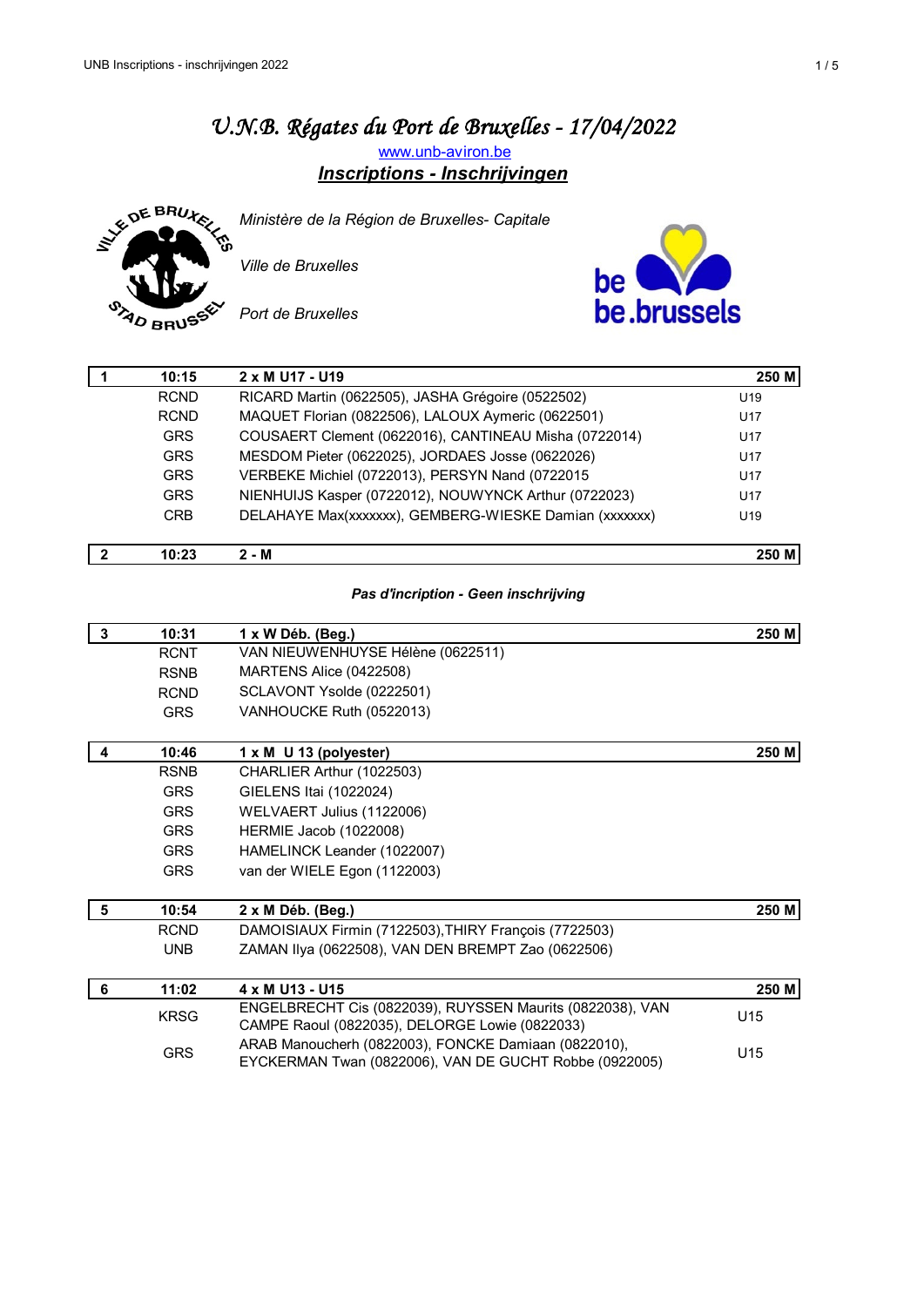| $\overline{7}$   | 11:10           | 1 X W                                                      | 250 M |
|------------------|-----------------|------------------------------------------------------------|-------|
|                  | <b>PM Givet</b> | NICOLAS Aurélie (1989)                                     |       |
|                  | <b>RCND</b>     | TALLIER Tiphaine (8522505)                                 |       |
|                  | <b>RCND</b>     | SCLAVONT Ysolde (0222501)                                  |       |
|                  | <b>KRSG</b>     | ROTTIERS Katia (7222003)                                   |       |
|                  | <b>KRSG</b>     | CAUWELIER Auke (0222020)                                   |       |
|                  | <b>KRSG</b>     | PENNEWAERT Yanna (0222006)                                 |       |
|                  | <b>KRSG</b>     | DE SCHUYVER Chelsey (0322016)                              |       |
|                  | <b>UNB</b>      | JORIS Eloïse (0322502)                                     |       |
|                  | <b>UNB</b>      | LELOUP Marine (0322501)                                    |       |
|                  | <b>UNB</b>      | MAES Chloé (0522501)                                       |       |
| 8                | 11:18           | 2XM                                                        | 250 M |
|                  | <b>RCND</b>     | RICARD Martin (0622505), ROSIER Guillaume (0222503)        |       |
|                  | <b>RCNT</b>     | MOULIN Rémy (912502), VAN NIEUWENHUYSE Benjamin(0122503)   |       |
|                  | <b>UNB</b>      | HERBEN Guillaume (9722508); CARRETIN Alessandro (9322507)  |       |
| $\boldsymbol{9}$ | 11:26           | 1 x W U13 (polyester)                                      | 250 M |
|                  | <b>GRS</b>      | NIENHUIJS Sterre (1122002)                                 |       |
| 10               | 11:34           | 1 x para rowing (open)                                     | 250 M |
|                  |                 | Pas d'incription - Geen inschrijving                       |       |
|                  |                 |                                                            |       |
| 11               | 13:15           | 2 x (Mixte)                                                | 250 M |
|                  | <b>RCNT</b>     | RIGAUX Matthieu (9322506), DUREZ Julie (9422507)           |       |
|                  | <b>RSNB</b>     | DEMEY Michel (6722503), HORTA Véronique (6122504)          |       |
|                  | <b>RCND</b>     | SCLAVONT Ysolde (0222501), ROSIER Guillaume (0222503)      |       |
|                  | <b>UNB</b>      | JORIS Eloïse (0322502), CARRETTIN Alessandro (9322501)     |       |
| 12               | 13:23           | 1 x W U17                                                  | 250 M |
|                  | <b>RCNT</b>     | VAN NIEUWENHUYSE Hélène (0622511)                          |       |
|                  | <b>GRS</b>      | VERCAUTEREN Helena (0622024)                               |       |
|                  | <b>UNB</b>      | FOCH Anna-Clémentine (0822502)                             |       |
|                  | <b>UNB</b>      | LEGERE Louane (0822508)                                    |       |
| 13               | 13:31           | 4 x M U17 - U19                                            | 250 M |
|                  | <b>GRS</b>      | COUSAERTE Clement (0622016), CANTINEAU Misha (0722014),    |       |
|                  |                 | MESDOM Pieter (0622025), NOUXYNCK Arthur (0722023)         | U17   |
|                  |                 | JORDAENS Josse (0622026), PERSYN Nand (0722015), VERBEKE   |       |
|                  | <b>GRS</b>      | Michiel (0722013), NIENHUIS Kasper (0722012)               | U17   |
|                  |                 |                                                            |       |
| 14               | 13:39           | 2 x W                                                      | 250 M |
|                  | PM Givet        | CAILLE Jutstine (2001); NICOLAS Aurélie (1989)             |       |
|                  | <b>RCND</b>     | TALLIER Tiphaine (8522505), SCLAVONT Ysolde (0222501)      |       |
|                  | <b>KRSG</b>     | CLAESSENS Amaryllis (0422018), ALLEWEIRELDT Noor (0422015) |       |
|                  | <b>KRSG</b>     | ROTTIERS Katia (7222003), CAUWELIER Auke (0222020)         |       |
|                  | <b>KRSG</b>     | PENNEWAERT Yanna (0222006), DE SCHUYVER Chelsey (0322016)  |       |
|                  | <b>UNB</b>      | JORIS Eloïse (0322502), LELOUP Marine (0322508)            |       |
|                  | <b>UNB</b>      | MAES Chloé (0522501), CHAVE Emmanuelle (6722504)           |       |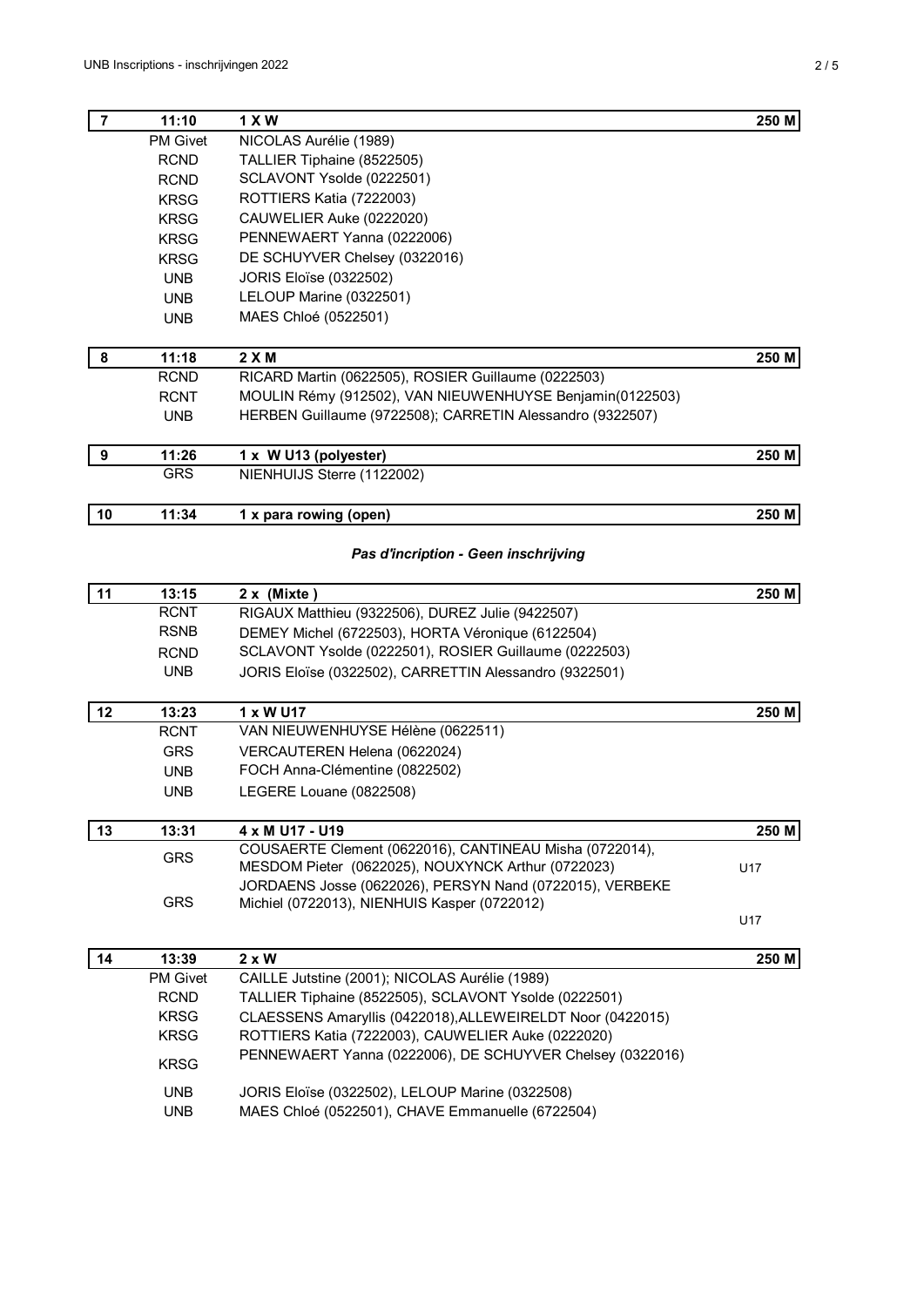| 15 | 13:47       | $1 \times M$                                            | 250 M |
|----|-------------|---------------------------------------------------------|-------|
|    | <b>RCNT</b> | RIGAUX Matthieu (9322506)                               |       |
|    | <b>RCNT</b> | VAN NIEUWENHUYSE Benjamin (0122503)                     |       |
|    | <b>RCNT</b> | MAERTENS François (9522505)                             |       |
|    | <b>RCND</b> | FINFE Christophe (7522505)                              |       |
|    | <b>UNB</b>  | CARRETTIN Alessandro (9322507)                          |       |
|    | <b>UNB</b>  | HERBEN Guillaume (9722508)                              |       |
| 16 | 13:55       | 2 x W U13 - U15                                         | 250 M |
|    | <b>RCND</b> | DAMOISIAUX Sarah (0922501), RICARD Hélène (0822504)     | U15   |
|    | GRS         | ROSEEUW Nina (0822013), ROBBERECHT Annabel (0822008)    | U15   |
|    | <b>GRS</b>  | VAN DE BRANDEN Lien (0822009), PERSYN Sien (0922006)    | U15   |
|    | <b>UNB</b>  | FOCH Anna-Clémentine (0822502), LEGERE Louane (0822508) | U15   |
| 17 | 14:03       | 1 x M Déb. (Beg.)                                       | 250 M |
|    | <b>RCND</b> | THIRY François (7722503)                                |       |
|    | <b>RCND</b> | LALOUX Aymeric (0622501)                                |       |
|    | <b>RCND</b> | MAQUET Florian (0822506)                                |       |
|    | <b>UNB</b>  | ZAMAN IIya (0622508)                                    |       |
|    | <b>UNB</b>  | VAN DEN BREMPT Zao (0622506)                            |       |
| 18 | 14:11       | 1 x W U19                                               | 250 M |
|    | <b>RSNB</b> | FLAMAND Fantine (0422504)                               |       |
|    | <b>KRSG</b> | CLAESSENS Amaryllis (0422018)                           |       |
|    | <b>KRSG</b> | ALLEWEIRELDT Noor (0422015)                             |       |
|    | <b>UNB</b>  | MAES Chloé (0522501)                                    |       |
| 19 | 14:26       | 1 x W U15 (polyester)                                   | 250 M |
|    | <b>KRSG</b> | MOLLE Luna (0922027)                                    |       |
|    | <b>RSNB</b> | CHARLIER Margaux (0822509)                              |       |
|    | <b>RCND</b> | RICARD Hélène (0822504)                                 |       |
|    | <b>RCND</b> | DAMOISIAUX Sarah (0922501                               |       |
|    | <b>GRS</b>  | ROSEEUW Nina (0822013)                                  |       |
|    | <b>GRS</b>  | VAN DE BRANDEN Lien (0822009)                           |       |
|    | <b>GRS</b>  | PERSYN Sien (0922006)                                   |       |
|    | <b>GRS</b>  | ROBBERECHT Annabel (0822008)                            |       |
|    | <b>UNB</b>  | FOCH Anna-Clémentine (0822502)                          |       |
|    | <b>UNB</b>  | LEGERE Louane (0822508)                                 |       |
| 20 | 14:34       | 2 x W U17 - U19                                         | 250 M |
|    | <b>RSNB</b> | FLAMAND Fantine (0422504), MARTENS Alice (0422508)      | U19   |
|    | <b>GRS</b>  | VANHOUCKE Ruth (0522013), VERCAUTEREN Helena (0622024)  | U19   |
| 21 | 14:42       | 2 - M U17 - U19                                         | 250 M |
|    |             |                                                         |       |

*Pas d'incription - Geen inschrijving*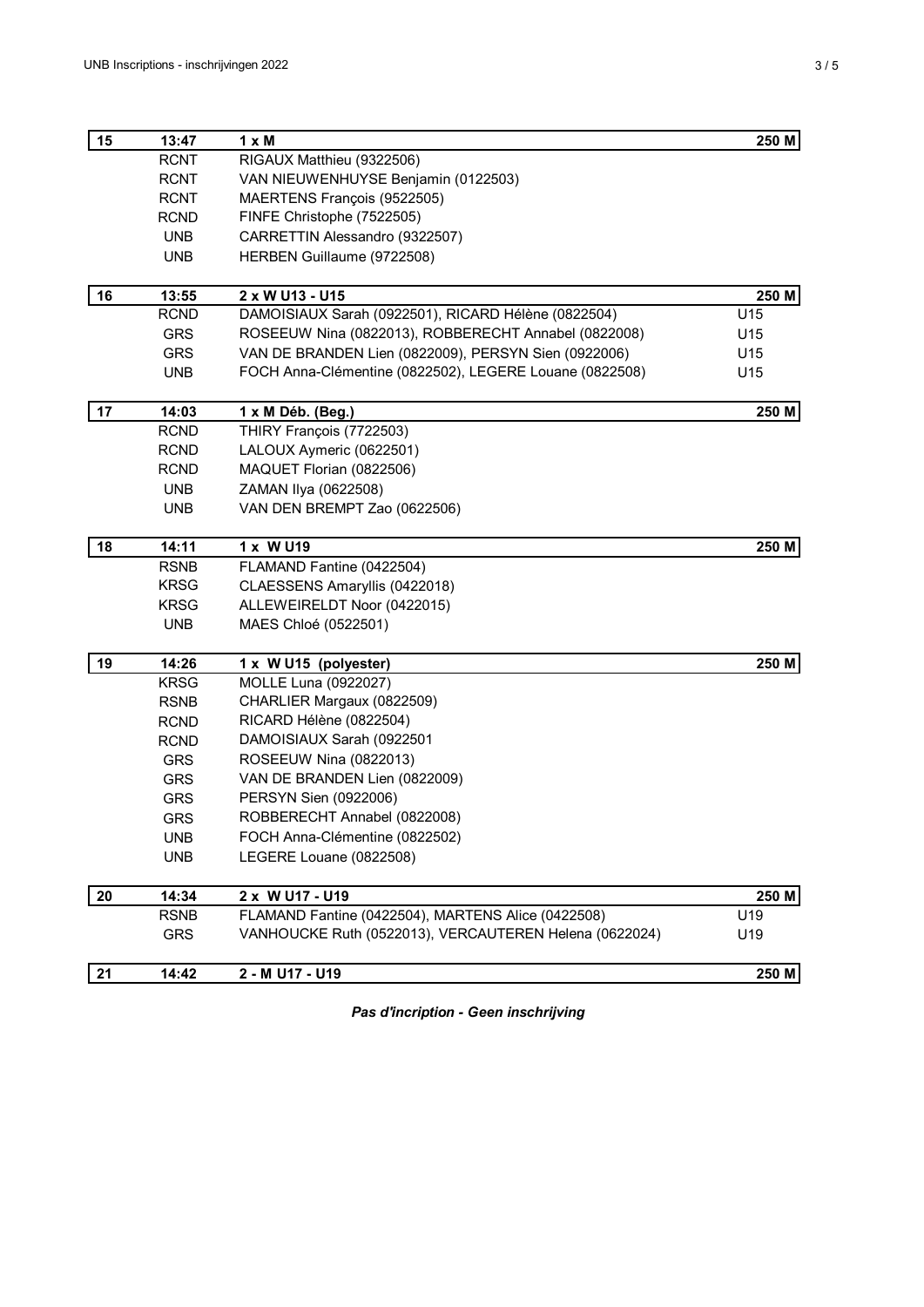| 22 | 14:50       | 1 x M U17                                               | 250 M           |
|----|-------------|---------------------------------------------------------|-----------------|
|    | <b>RCND</b> | RICARD Martin (0622505),                                |                 |
|    | <b>RCND</b> | MAQUET Florian (0822506),                               |                 |
|    | <b>RCND</b> | LALOUX Aymeric (0622501)                                |                 |
|    | <b>GRS</b>  | COUSAERT Clement (0622016)                              |                 |
|    | <b>GRS</b>  | CANTINEAU Misha (0722014)                               |                 |
|    | <b>GRS</b>  | JORDAENS Josse (0622026)                                |                 |
|    | <b>GRS</b>  | MESDOM Pieter (0622025)                                 |                 |
|    | <b>GRS</b>  | PERSYN Nand (0722015)                                   |                 |
|    | <b>GRS</b>  | NIENHUIJS Kasper (0722012)                              |                 |
|    | <b>GRS</b>  | NOUWYNCK Arthur (0722023)                               |                 |
|    | <b>GRS</b>  | VERBEKE Michiel (0722013)                               |                 |
|    | <b>CRB</b>  | DELAHAYE Max (xxxxxx)                                   |                 |
|    | <b>CRB</b>  | LIAMUCA MUYULEMA Marc Camillo (xxxxxx)                  |                 |
|    | <b>UNB</b>  | ZAMAN Ilya (0622508)                                    |                 |
|    | <b>UNB</b>  | VAN DEN BREMPT Zao (0622506)                            |                 |
| 23 | 15:05       | 2 x M U13 - U15                                         | 250 M           |
|    | <b>KRSG</b> | ENGELBRECHT Cis (0822039), RUYSSEN Maurits (0822038)    | U15             |
|    | <b>KRSG</b> | VAN CAMPE Raoul (0822035), DELORGE Lowie (0822033)      | U15             |
|    | <b>GRS</b>  | VAN DE GUCHT Robbe (0922005), FONCKEFCDamiaan (0822010) | U <sub>15</sub> |
|    | <b>GRS</b>  | ARAB Manoucherh (0822003), GIELENS Ode (0822040)        | U <sub>15</sub> |
|    | <b>GRS</b>  | VERBEKE Leon (0922007), EYCKERMAN Twan (082206)         | U15             |
|    | <b>GRS</b>  | HERMIE Jacob (1022008), HAMELINCK Leander (1022007)     | U <sub>13</sub> |
|    | <b>GRS</b>  | GIELENS Itai (1022024), van der WIELE Egon (1122003)    | U13             |
| 24 | 15:20       | 4 x W U17 - U19                                         | 250 M           |

### *Pas d'incription - Geen inschrijving*

| 25 | 15:28       | 1 x M U19                                                                                                      | 250 M |
|----|-------------|----------------------------------------------------------------------------------------------------------------|-------|
|    | <b>RCND</b> | JASHA Grégoire (0522502)                                                                                       |       |
|    | CRB         | GEMBERG-WIESKE Damian (xxxxxxx)                                                                                |       |
|    | <b>UNB</b>  | ZAMAN Ilya (0622508)                                                                                           |       |
| 26 | 15:36       | $1 \times M$ M                                                                                                 | 250 M |
|    | <b>RCNT</b> | RIGAUX Matthieu (9322506)                                                                                      |       |
|    | <b>RSNB</b> | WHEELER Andrew (5422506)                                                                                       |       |
|    | <b>RSNB</b> | DEMEY Michel (6722503)                                                                                         |       |
|    | <b>RSNB</b> | MONTANY Marc (9322514)                                                                                         |       |
|    | <b>RCND</b> | FINFE Christophe (7522505)                                                                                     |       |
|    | <b>RCND</b> | THIRY François (7722503)                                                                                       |       |
|    | <b>RCNT</b> | MAERTENS François (9522505)                                                                                    |       |
|    | <b>UNB</b>  | CARRETTIN Alessandro (9322507)                                                                                 |       |
| 27 | 15:51       | 4 x W U13 - U15                                                                                                | 250 M |
|    | <b>GRS</b>  | ROSEEUW Nina (0822013), ROBBERECHT Annabel (0822008), VAN<br>DEN BRANDEN Lien (0822009), PERSYN Sien (0922006) | U15   |